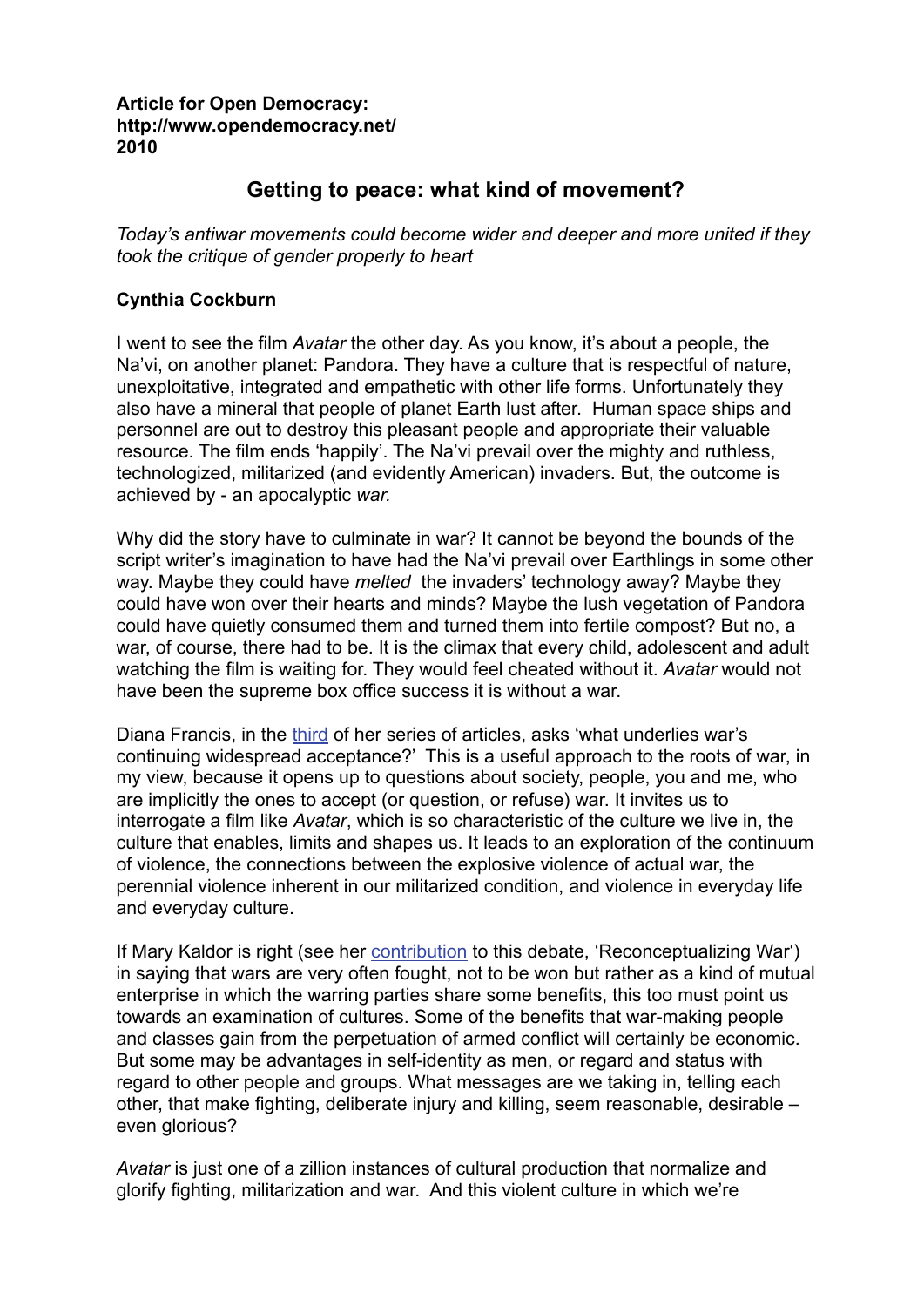immersed is profoundly gendered, as Diana Francis, and Shelley Anderson in her [recent article](http://www.opendemocracy.net/5050/shelley-anderson/vital-peace-constituencies) 'Vital Peace Constituencies', point out. Gendered mindsets, expectations, behaviours and attitudes feed and are fed by films like this, by video games, advertising, the fashion industry and TV reality shows, that bombard our consciousness day in and day out. Masculinity and femininity are endlessly constituted in idealized, contrasted and complementary forms that are parodies of real human 'being'. We are made over as avatars fitted out for a virtual world in which each sex is a truncated, incomplete human being, a world in which he will survive violence and deal it out, while she will allure, invite and comply. The feminist women and pro-feminist men who resist such deformation are so marginal to the narrative they scarcely make the list of credits. And, unfortunately, this is no cinema fantasy but the very world we live in.

#### **Gender struggle in the peace movement**

One thing I have discovered during research in and among peace movements is that a gender struggle goes on in them too. The majority of organizations are mixed. They have many women in the membership, though frequently the leading personalities and spokes-persons are male. In most countries however there are a handful of feminist antiwar, antimilitarist and peace organizations. These are often differentiated from the mainstream peace movements of which they are a part, and to which they contribute, by one particular quality. While they don't fail to pay attention to the large-scale issues and events that concern all peace movements – weapons of mass destruction, huge global military expenditures, the worldwide system of United States military bases, and so on – they simultaneously call attention to more mundane violence and the individual lives it affects, to pain, care and responsibility.

For instance, *Okinawan Women Act Against Military Violence* (*OWAMMV*), like the rest of the Japanese peace movement, are concerned with the huge burden of the US bases that spread their razor wire all over the archipelago. But they also campaign against the abuse, rape and murder of individual women that is too often associated with the areas of bars and brothels surrounding these bases. *OWAAMV*'s first act on learning of a new assault, however, is always to check on the wellbeing of the victim before launching (yet another) mass protest against the system that has harmed her. Likewise, In South Korea, *Women Making Peace* are notable for having introduced into the movement a stress on 'peace culture', changing lives and practices, starting with one's own. Which does not mean they don't go out to join demonstrations against sending troops to Afghanistan or Iraq, or join in the campaign for the reunification of Korea. They do that too.

After spending time with the women of many such organizations, and as a member, myself, of both Women in Black and the Women's International League for Peace and Freedom, it seems to me that together we are introducing a fresh new thought into the field of international relations and war studies. We are saying: if the gendered cultures of violence in everyday life bring about 'widespread acceptance of war', then gender relations, as we know and live them, must be recognized as, in fact, *causal* in war. I have argued as much in an article appearing next month in the *International Feminist Journal of Politics.[1](#page-3-0)*

## **A predisposing cause**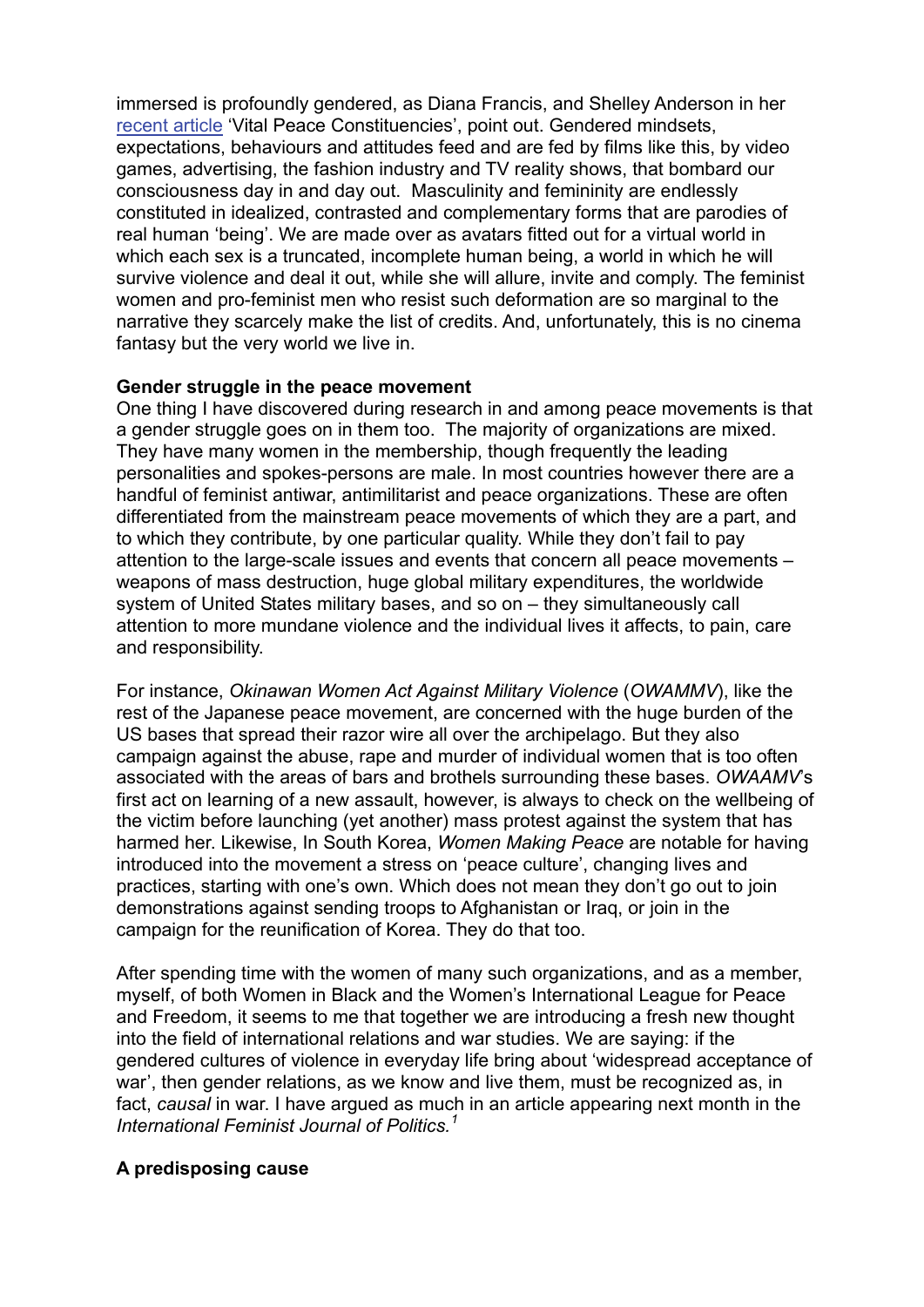Most visible in the news analysis of any given war, of course, are economic factors (access to resources and markets). And yes, fair enough, capitalist expansionism and corporate interests certainly do motivate war-making governments and other social actors. Also visible, perhaps more hyped, in the conventional analysis are political factors. And, indeed, wars often are about the control or exclusion of particular kinds of people (the ones the wrong side of a border, the ones with the wrong god, or skin colour, or national name). Sometimes these two sets of motivations are summed up as 'greed and grievance', or 'capitalism and nationalism' or 'class and race'. But the male power system (still widely called patriarchy, for lack of a better name) is intertwined with the capitalist mode of production and the nationstate system among the causes of war. As a source of cultures that produce sexual divisions – sexual divisions of labour, of war, of love – gender power relations ready us all the time for violence. They are a *predisposing* cause.

Raewyn Connell, a well-known theoretician of masculinity and gender power, [endorses](http://www.amazon.co.uk/gp/reader/0853159467/ref=sib_dp_ptu#reader-page) this view. She writes that 'masculinities are the forms in which many dynamics of violence take shape'. While the causes of war are many, therefore, and include 'dispossession, poverty, greed, nationalism, racism, and other forms of inequality, bigotry and desire... Yet given the concentration of weapons and the practices of violence among men, gender patterns appear to be strategic'  $2$ .

If gender relations are indeed one of the root causes of war, it follows that transformative change in gender relations must be part of the effort for peace. Gender work is peace work. This opens the door to men in the peace movement. To quote R.W.Connell once again, 'Evidently, then, strategy for demilitarization and peace must include a strategy of change in masculinities. This is the new dimension in peace work which studies of men suggest: contesting the hegemony of masculinities which emphasise violence, confrontation and domination, and replacing them with patterns of masculinity more open to negotiation, cooperation and equality'.

#### **Men in the peace movement**

Men in the peace movement could step through that open door now and work on a critique of the manipulation of masculinity for militarism, making it a conscious part of their antiwar activism. They could say, as we wrote on our banner at the Women's Gate of the Aldermaston Blockade a month ago, 'No fists, no knives, no guns, no bombs. No to all violence'. Such a simple slogan links, in one giddy move, bedroom and battlefield, the violence of so-called peace and that of so-called war, in a single continuum. That is, I think, a concept with a perspective capable of inspiring a movement on a matching scale.

War culture is hegemonic in our society. It's the prevailing common-sense. The antiwar movement is, by comparison, patchy, disparate, and on some issues even divided. Parts of it focus on nuclear weapons, parts on the arms trade, parts on contemporary war-fighting. Its discourses include various kinds of socialism, pacifism, feminism – and those of various religions. These sectors and segments pull together on some issues, part company on others. To prevail over the taken-forgranted militarism of the dominant culture I believe the movement has to follow the lead of organizations such as *OWAAMV* and *Women Making Peace*, and others like them in different countries, and allow a critique of gender to become a prompt to reinterpret and transform the peace movement, its aims, its structures and its own